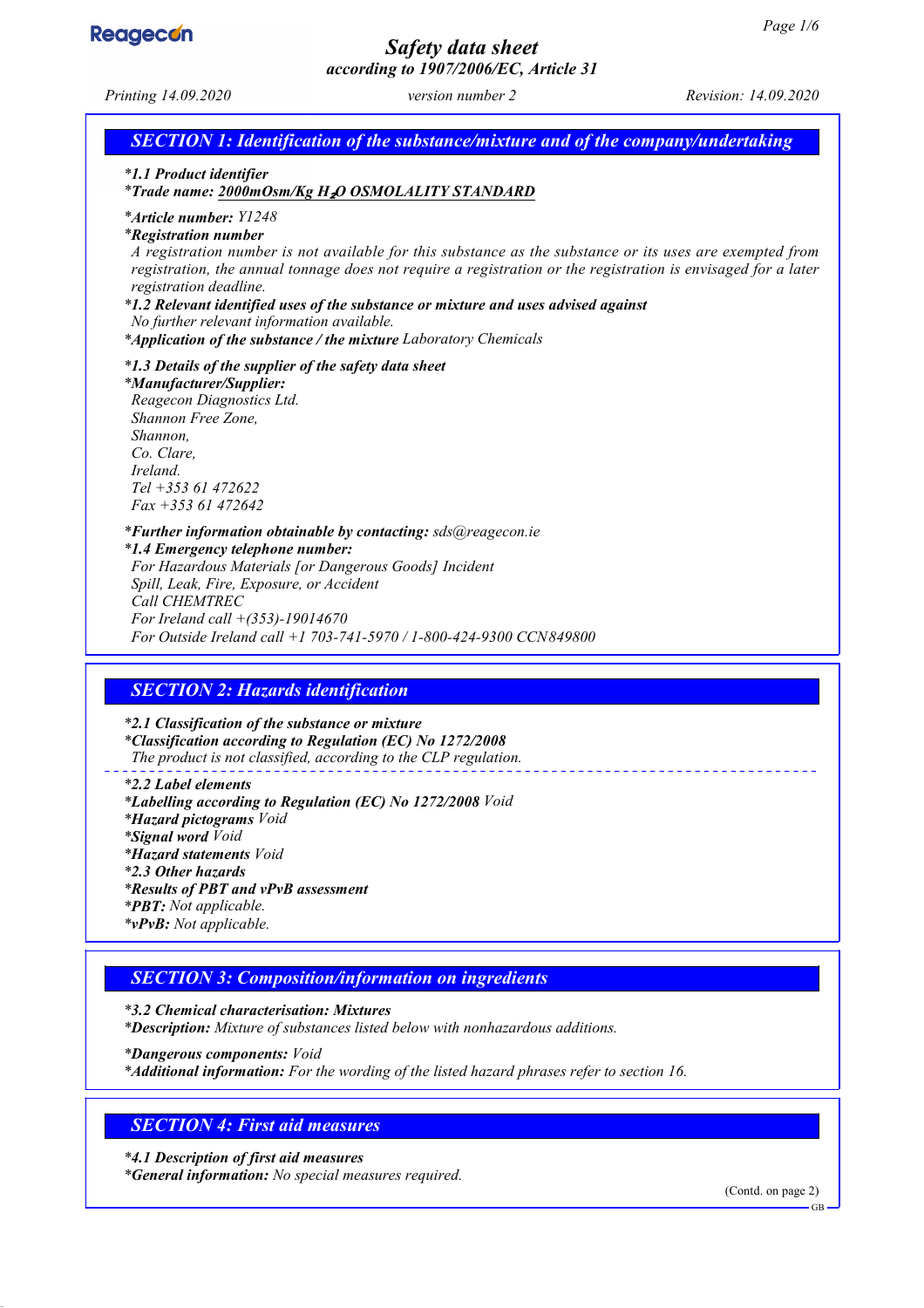

*Safety data sheet according to 1907/2006/EC, Article 31*

*Printing 14.09.2020 version number 2 Revision: 14.09.2020*

*Trade name: 2000mOsm/Kg H*₂*O OSMOLALITY STANDARD*

#### *\* After inhalation:*

(Contd. of page 1)

*Provide fresh air, warmth and rest. When breathing is difficult, properly trained personnel may assist affected person by administering oxygen. Obtain medical attention if any discomfort continues.*

*\* After skin contact: Generally the product does not irritate the skin.*

*\* After eye contact:*

*Promptly wash eyes with plenty of water for up to 15 minutes. Open eyes wide apart and rinse well to remove any contact lenses. Do not remove contact lenses by hand. Continue to rinse. Get medical attention if symptoms persist.*

*\* After swallowing: If symptoms persist consult doctor.*

*\* 4.2 Most important symptoms and effects, both acute and delayed No further relevant information available.*

*\* 4.3 Indication of any immediate medical attention and special treatment needed*

*No further relevant information available.*

### *SECTION 5: Firefighting measures*

*\* 5.1 Extinguishing media*

*\* Suitable extinguishing agents:*

*Indications shall be given whether any extinguishing media are inappropriate for a particular situation involving the substance or mixture*

*Use fire extinguishing methods suitable to surrounding conditions.*

*\* 5.2 Special hazards arising from the substance or mixture No further relevant information available.*

*\* 5.3 Advice for firefighters*

*\* Protective equipment:*

*Fire fighters should wear complete protective clothing including self-contained breathing apparatus. Do not breathe fumes. Keep containers cool by spraying with water if exposed to fire. Avoid run off to waterways and sewers*

### *SECTION 6: Accidental release measures*

*\* 6.1 Personal precautions, protective equipment and emergency procedures Not required.*

*\* 6.2 Environmental precautions: Do not allow to enter sewers/ surface or ground water.*

*\* 6.3 Methods and material for containment and cleaning up:*

*Absorb with liquid-binding material (sand, diatomite, acid binders, universal binders, sawdust).*

*\* 6.4 Reference to other sections*

*See Section 7 for information on safe handling.*

*See Section 8 for information on personal protection equipment.*

*See Section 13 for disposal information.*

### *SECTION 7: Handling and storage*

*\* 7.1 Precautions for safe handling No special measures required.*

*\* Information about fire - and explosion protection: No special measures required.*

*\* 7.2 Conditions for safe storage, including any incompatibilities*

*\* Storage:*

*\* Requirements to be met by storerooms and receptacles: No special requirements.*

*\* Information about storage in one common storage facility: Not required.*

*\* Further information about storage conditions: None.*

*\* 7.3 Specific end use(s) No further relevant information available.*

*SECTION 8: Exposure controls/personal protection*

*\* Engineering Controls: No further data; see item 7.*

(Contd. on page 3)

GB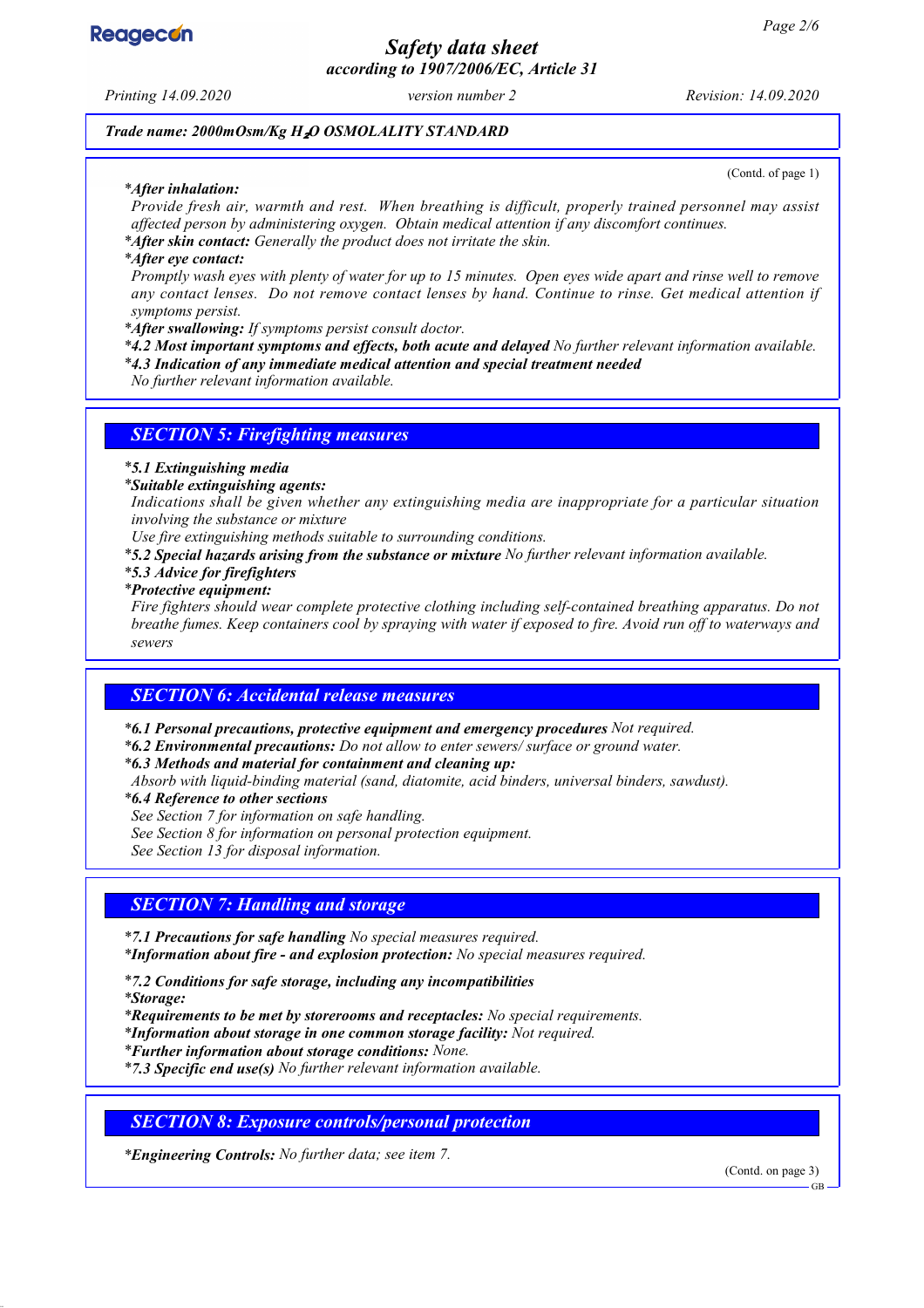**Reagecon** 

*Safety data sheet according to 1907/2006/EC, Article 31*

*Printing 14.09.2020 version number 2 Revision: 14.09.2020*

*Trade name: 2000mOsm/Kg H*₂*O OSMOLALITY STANDARD*

(Contd. of page 2)

#### *\* 8.1 Control parameters*

#### *\* Ingredients with limit values that require monitoring at the workplace:*

*The product does not contain any relevant quantities of materials with critical values that have to be monitored at the workplace.*

*\* Additional information: The lists valid during the making were used as basis.*

#### *\* 8.2 Exposure controls*

#### *\* Personal protective equipment:*

*\* General protective and hygienic measures:*

*The usual precautionary measures are to be adhered to when handling chemicals.*

*\* Respiratory protection: Not required.*

### *\* Protection of hands:*

*The glove material has to be impermeable and resistant to the product/ the substance/ the preparation. Always ensure that gloves are inspected before use.*

*Selection of protective gloves must include consideration of the penetration times along with rates of diffusion and degradation. The selected glove should comply with the specifications of EU Directive 89/686/EEC and the standard EN374 derived from it.*

#### *\* Material of gloves*

*The selection of the suitable gloves does not only depend on the material, but also on further marks of quality and varies from manufacturer to manufacturer.*

*Gloves must be inspected prior to use. Use proper glove removal technique (without touching glove's outer surface) to avoid skin contact with this product. Dispose of contaminated gloves after use in accordance with applicable laws and good laboratory practices.*

*Wash and dry hands. The selected protective gloves have to satisfy the specifications of EU Directive 89/686/ EEC and the standard EN 374 derived from it.*

*Full contact Material: Nitrile rubber Minimum layer thickness: 0.11 mm Break through time: 480 min*

*Splash contact Material: Nitrile rubber Minimum layer thickness: 0.11 mm Break through time: 480 min*

*If used in solution, or mixed with other substances, and under conditions which differ from EN 374, contact the supplier of the CE approved gloves. This recommendation is advisory only and must be evaluated by an industrial hygienist and safety officer familiar with the specific situation of anticipated use by our customers. It should not be construed as offering an approval for any specific use scenario.*

#### *\* Penetration time of glove material*

*In the absence of data above, the exact break through time has to be sourced from the manufacturer of the protective gloves and has to be observed.*

*\* Eye protection:*



*Goggles recommended during refilling: Use equipment for eye protection tested and approved under appropriate government standards such as NIOSH (US) or EN 166(EU)*

### *SECTION 9: Physical and chemical properties*

*\* 9.1 Information on basic physical and chemical properties*

*\* General Information*

*\* Appearance:*

*Form: Liquid*

(Contd. on page 4)

GB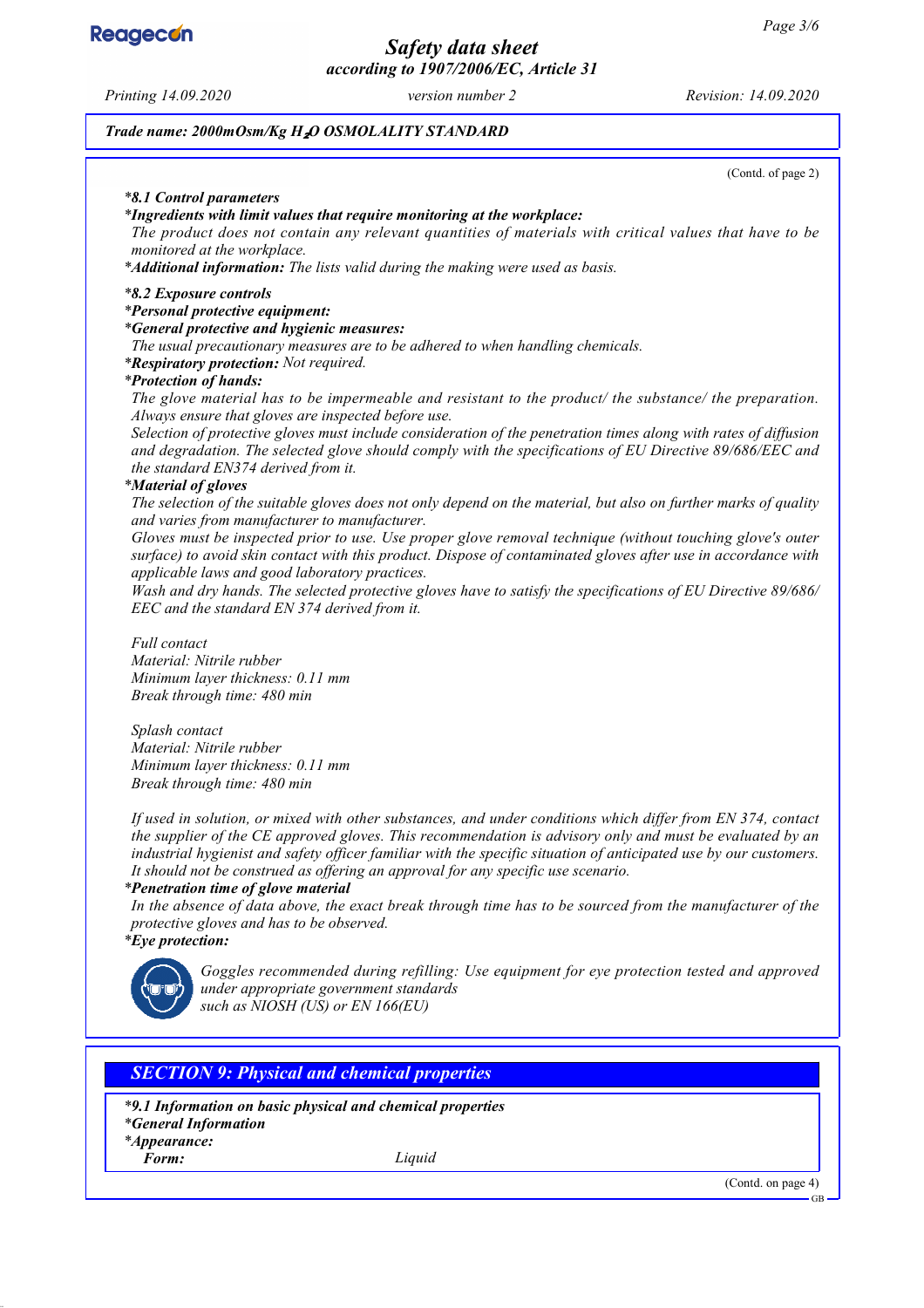

# *Safety data sheet according to 1907/2006/EC, Article 31*

*Printing 14.09.2020 version number 2 Revision: 14.09.2020*

### *Trade name: 2000mOsm/Kg H*₂*O OSMOLALITY STANDARD*

|                                                   | (Contd. of page 3)                            |
|---------------------------------------------------|-----------------------------------------------|
| Colour:                                           | According to product specification            |
| <i>*Odour:</i>                                    | Characteristic                                |
| *Odour threshold:                                 | Not determined.                               |
| $*_{p}H$ -value:                                  | Not determined.                               |
| <i>*Change in condition</i>                       |                                               |
| Melting point/freezing point:                     | Undetermined.                                 |
| Initial boiling point and boiling range: $100 °C$ |                                               |
| <i>*Flash point:</i>                              | Not applicable.                               |
| *Flammability (solid, gas):                       | Not applicable.                               |
| <i>*Decomposition temperature:</i>                | Not determined.                               |
| <i>*Auto-ignition temperature:</i>                | Product is not selfigniting.                  |
| <i>*Explosive properties:</i>                     | Product does not present an explosion hazard. |
| <i>*Explosion limits:</i>                         |                                               |
| Lower:                                            | Not determined.                               |
| <b>Upper:</b>                                     | Not determined.                               |
| *Vapour pressure at 20 $^{\circ}C$ :              | 23 hPa                                        |
| <i>*Density:</i>                                  | Not determined.                               |
| <i>*Relative density</i>                          | Not determined.                               |
| <i>*Vapour density</i>                            | Not determined.                               |
| <i>*Evaporation rate</i>                          | Not determined.                               |
| *Solubility/ miscibility with                     |                                               |
| water:                                            | Not miscible or difficult to mix.             |
| *Partition coefficient: n-octanol/water:          | Not determined.                               |
| *Viscosity:                                       |                                               |
| Dynamic:                                          | Not determined.                               |
| Kinematic:                                        | Not determined.                               |
| *9.2 Other information                            | No further relevant information available.    |

### *SECTION 10: Stability and reactivity*

*\* 10.1 Reactivity No further relevant information available.*

*\* 10.2 Chemical stability*

*\* Thermal decomposition / conditions to be avoided: No decomposition if used according to specifications.*

- *\* 10.3 Possibility of hazardous reactions No dangerous reactions known.*
- *\* 10.4 Conditions to avoid No further relevant information available.*
- *\* 10.5 Incompatible materials: No further relevant information available.*
- *\* 10.6 Hazardous decomposition products: No dangerous decomposition products known.*

### *SECTION 11: Toxicological information*

*\* 11.1 Information on toxicological effects*

*\* Acute toxicity Based on available data, the classification criteria are not met.*

*\* Primary irritant effect:*

*\* Skin corrosion/irritation Based on available data, the classification criteria are not met.*

*\* Serious eye damage/irritation Based on available data, the classification criteria are not met.*

*\* Respiratory or skin sensitisation Based on available data, the classification criteria are not met.*

*\* CMR effects (carcinogenity, mutagenicity and toxicity for reproduction)*

*\* Germ cell mutagenicity Based on available data, the classification criteria are not met.*

(Contd. on page 5)

GB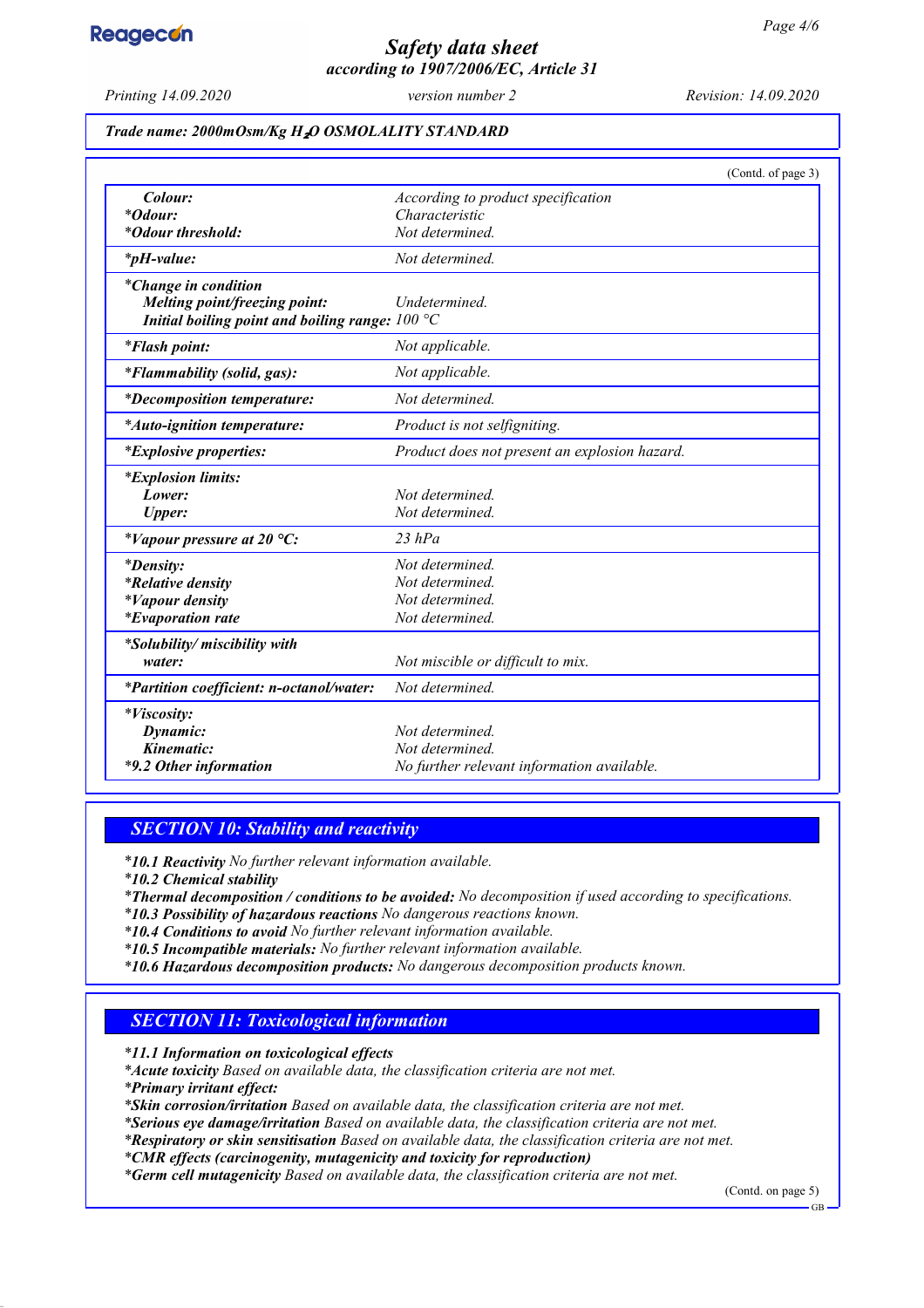# **Reagecon**

## *Safety data sheet according to 1907/2006/EC, Article 31*

*Printing 14.09.2020 version number 2 Revision: 14.09.2020*

### *Trade name: 2000mOsm/Kg H*₂*O OSMOLALITY STANDARD*

(Contd. of page 4)

*\* Carcinogenicity Based on available data, the classification criteria are not met.*

*\* Reproductive toxicity Based on available data, the classification criteria are not met.*

*\* STOT-single exposure Based on available data, the classification criteria are not met.*

*\* STOT-repeated exposure Based on available data, the classification criteria are not met. \* Aspiration hazard Based on available data, the classification criteria are not met.*

### *SECTION 12: Ecological information*

*\* 12.1 Toxicity*

*\* Aquatic toxicity: No further relevant information available.*

*\* 12.2 Persistence and degradability No further relevant information available.*

*\* 12.3 Bioaccumulative potential No further relevant information available.*

*\* 12.4 Mobility in soil No further relevant information available.*

*\* Additional ecological information:*

*\* General notes:*

*Water hazard class 1 (German Regulation) (Self-assessment): slightly hazardous for water Do not allow undiluted product or large quantities of it to reach ground water, water course or sewage system.*

*\* 12.5 Results of PBT and vPvB assessment*

*\* PBT: Not applicable.*

*\* vPvB: Not applicable.*

*\* 12.6 Other adverse effects No further relevant information available.*

### *SECTION 13: Disposal considerations*

*\* 13.1 Waste treatment methods*

*\* Recommendation Smaller quantities can be disposed of with household waste.*

*\* Uncleaned packaging:*

*\* Recommendation: Disposal must be made according to official regulations.*

| <b>SECTION 14: Transport information</b>                                           |                                                      |
|------------------------------------------------------------------------------------|------------------------------------------------------|
| $*14.1$ UN-Number<br>*ADR, IMDG, IATA                                              | Void                                                 |
| *14.2 UN proper shipping name<br>*ADR, IMDG, IATA                                  | Void                                                 |
| *14.3 Transport hazard class(es)                                                   |                                                      |
| *ADR, IMDG, IATA<br><i>*Class</i>                                                  | Void                                                 |
| <i>*14.4 Packing group</i><br>*ADR, IMDG, IATA                                     | Void                                                 |
| *14.5 Environmental hazards:<br><i>*Marine pollutant:</i>                          | No                                                   |
| *14.6 Special precautions for user                                                 | Not applicable.                                      |
| *14.7 Transport in bulk according to Annex II of<br><b>Marpol and the IBC Code</b> | Not applicable.                                      |
| <i>*Transport/Additional information:</i>                                          | Not dangerous according to the above specifications. |
|                                                                                    | (Contd. on page 6)                                   |